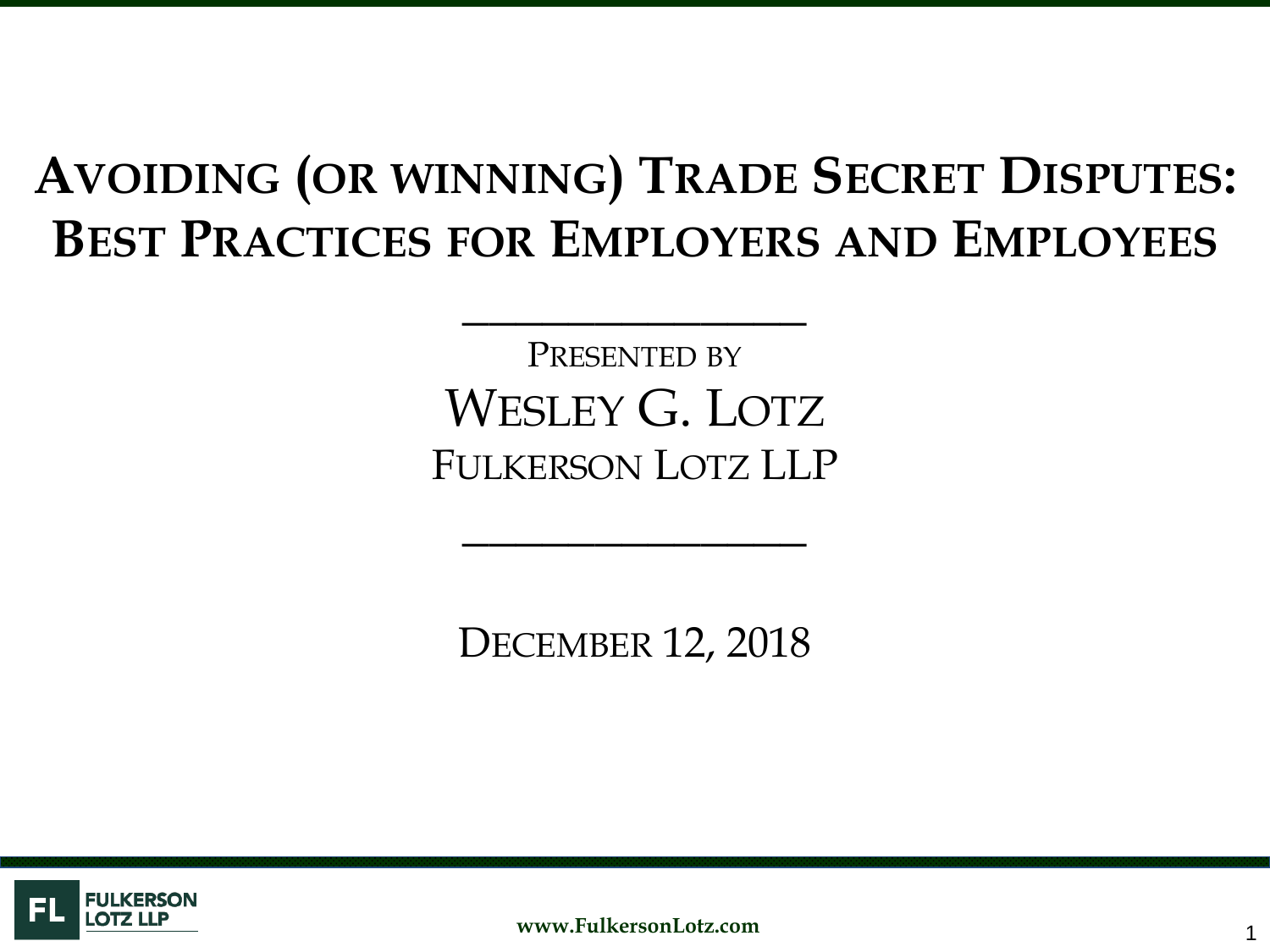## **KEY QUESTIONS**

- Why are trade secrets disputes so common?
- $\triangleright$  What are the best practices for the employer to protect trade secrets and prevent trade secret theft?
- What are the best practices for a departing employee to avoid claims of misappropriation?

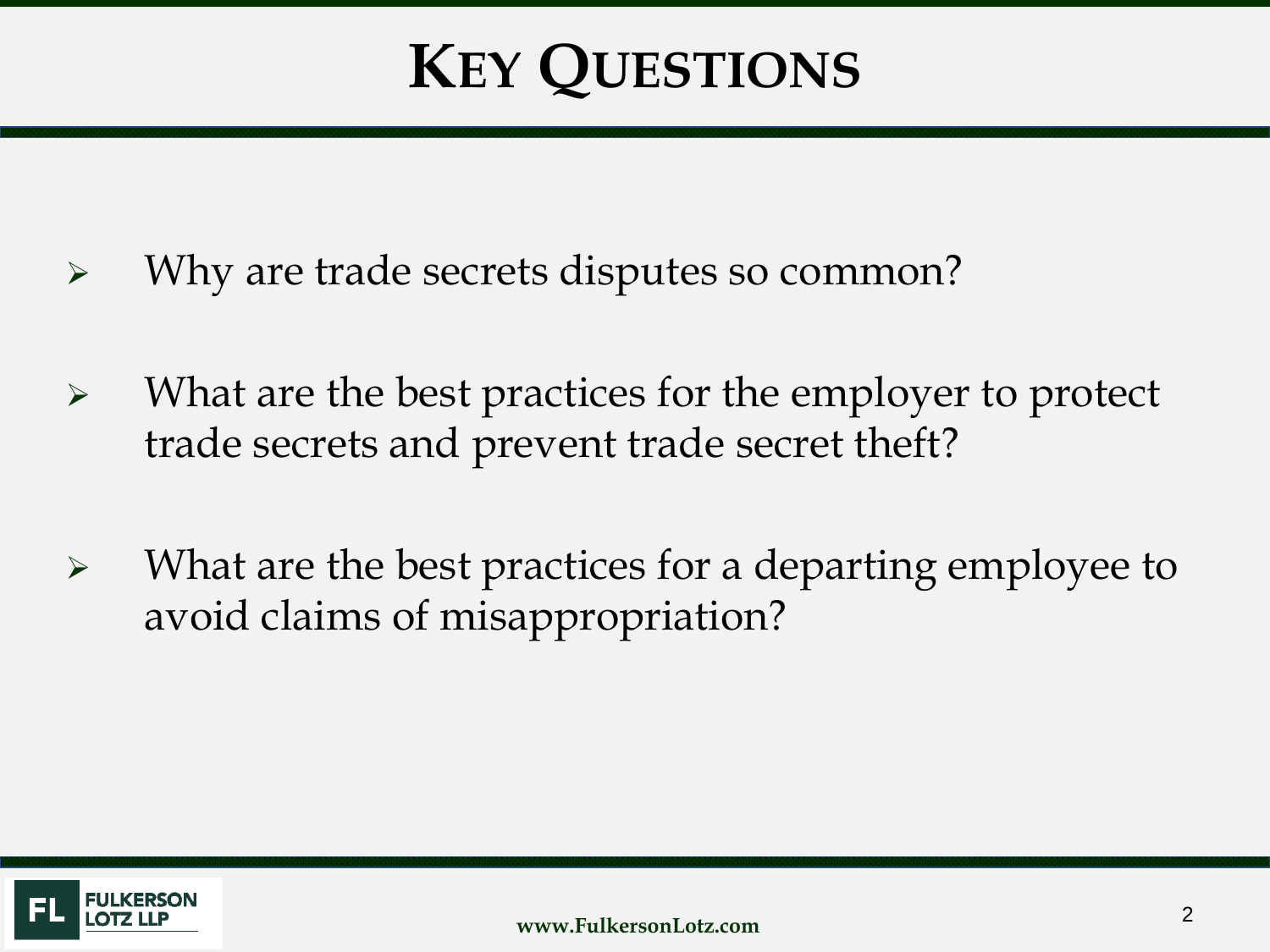## **A BILLION DOLLAR PROBLEM**

"Publicly traded U.S. companies own an estimated **\$5 trillion worth of trade secrets**."

[https:/fas.org/sgp/crs/secrecy/R43714.pdf](https://fas.org/sgp/crs/secrecy/R43714.pdf) (U.S. Chamber of Commerce)

"The Commission on the Theft of American Intellectual Property estimates that the theft of trade secrets costs the U.S. economy **\$300 billion a year**". [http://www.ipcommission.org/report/ip\\_commission\\_report\\_052213.pdf](http://www.ipcommission.org/report/ip_commission_report_052213.pdf)

"A recent study by PricewaterhouseCoopers … suggests that the economic loss attributable to trade secret theft is between **1% to 3% of U.S. Gross Domestic Product**."

[https:/fas.org/sgp/crs/secrecy/R43714.pdf](https://fas.org/sgp/crs/secrecy/R43714.pdf)

"Economists estimate that trade secrets comprise roughly **two-thirds of the value of companies' intellectual property** portfolios and reflect <sup>a</sup> key competitive advantage."

[http://www.willamette.com/insights\\_journal/16/spring\\_2016\\_11.pdf](http://www.willamette.com/insights_journal/16/spring_2016_11.pdf)

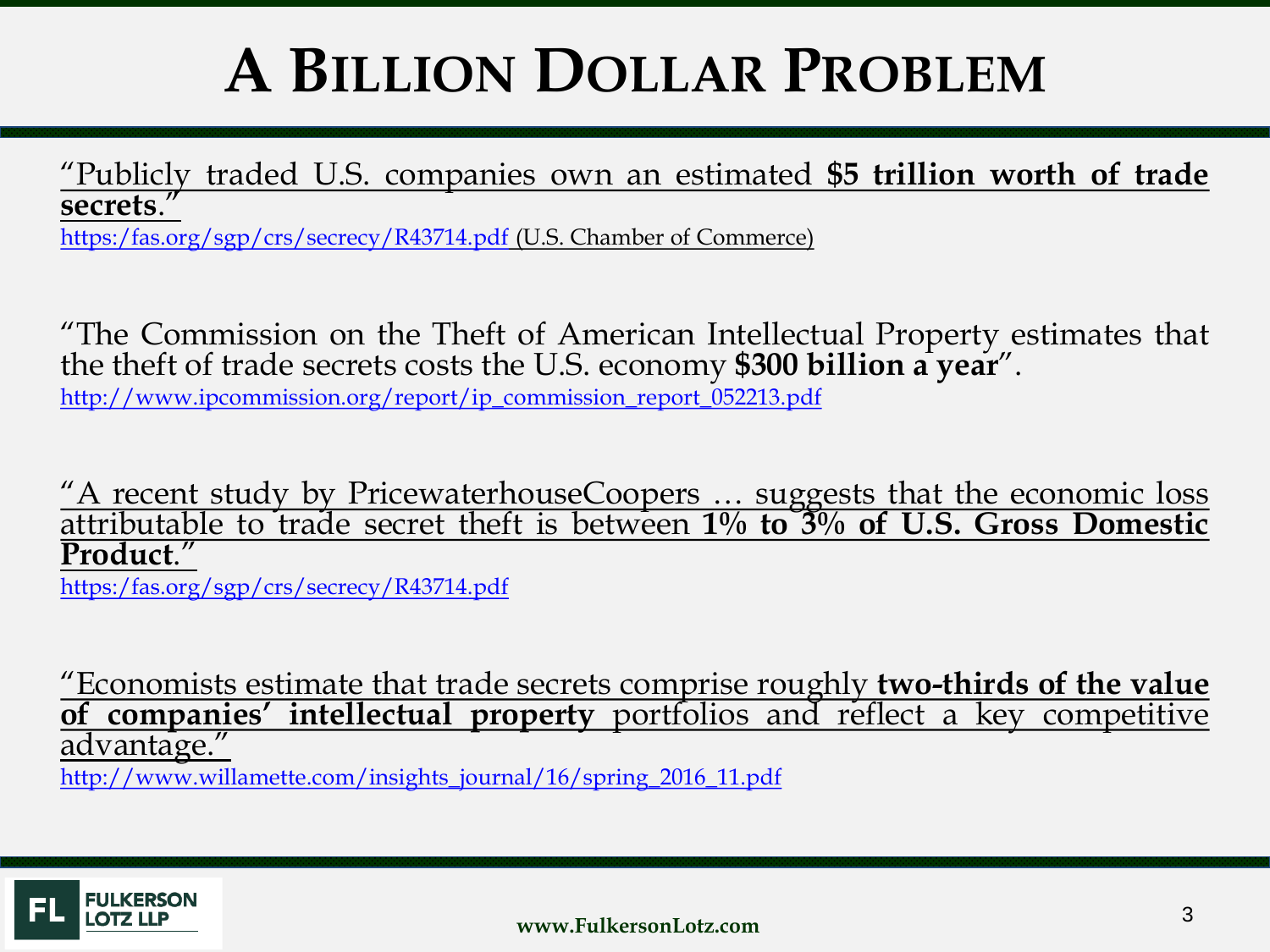# **WHO IS TAKING TRADE SECRETS?**

"Half of employees who left or lost their jobs in the last 12 months kept confidential corporate data, according to a global survey from Symantec (Nasdaq: SYMC), and 40 percent plan to use it in their new jobs."

https://www.symantec.com/about/newsroom/press-releases/2013/symantec\_0206\_01

"Another survey has estimated that 79 percent of employees in positions like finance, sales, and marketing misappropriate data when they leave employment…"

<https://www.bizjournals.com/dallas/news/2016/12/21/texas-in-the-top-5-for-trade-secret-litigation.html>

"More than 85 percent of misappropriation cases are estimated to involve a trade secret owner's employee or business partner<sub> $\lambda$ </sub> according to a 2016 study by economic and financial consulting firm Cornerstone Research."

<https://www.skadden.com/insights/publications/2018/01/2018-insights/the-rise-of-trade-secret-litigation>

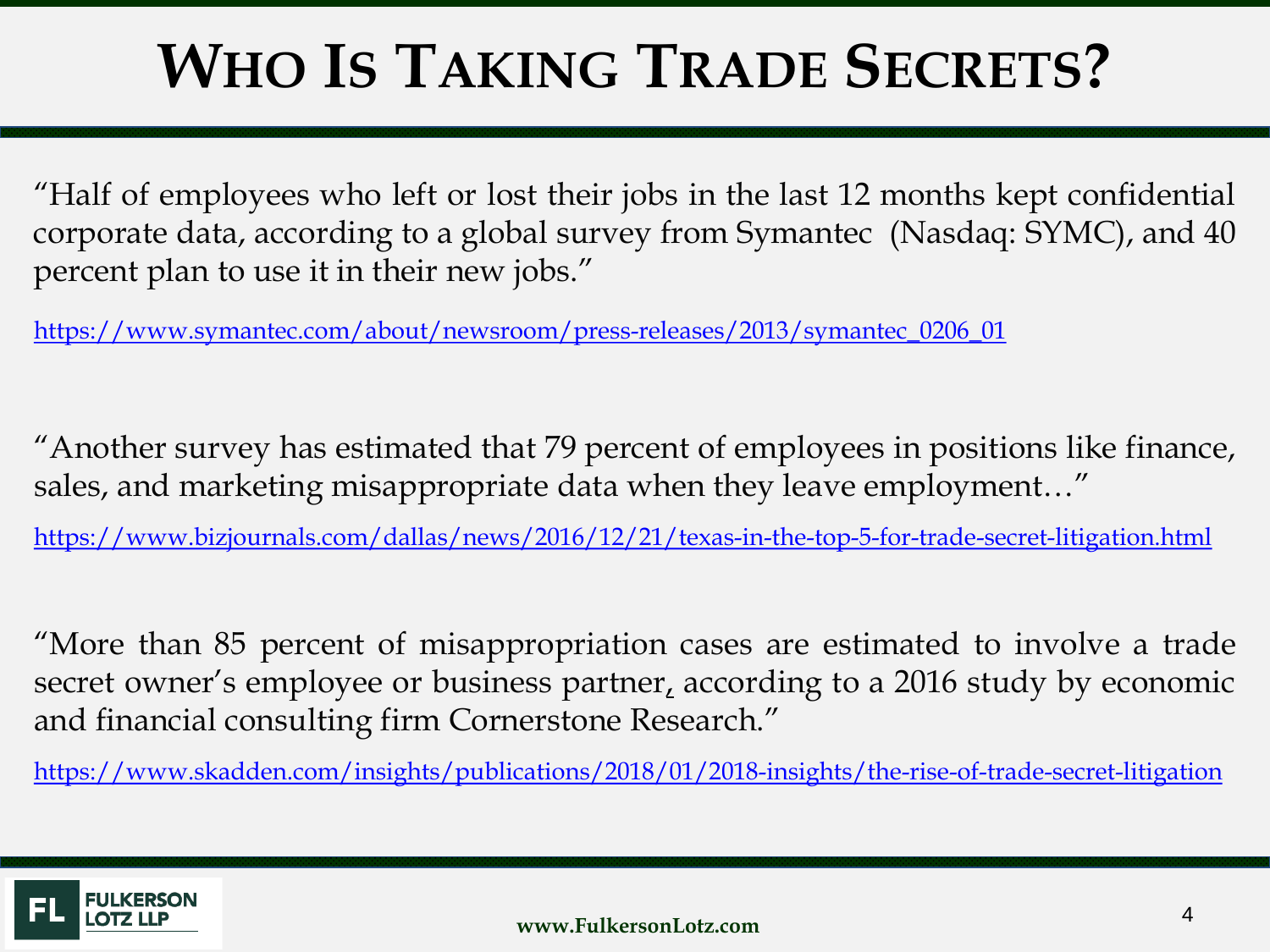## **HOW DATA IS BEING STOLEN**

The Symantec study (2013) found that of the 50 percent who admitted taking company files:

53 percent of employees stole data by **downloading it to a CD or DVD**.

42 percent stole data by connecting a **thumb drive** to a computer

38 percent transferred data to a **personal e-mail account**.

The most commonly information: **e-mail lists, employee records, and customer information.**

24 percent of employees still had **access to the company's computer network after leaving the company**. 20 percent still had network access more than a week after employment ended. https://www.symantec.com/about/newsroom/press-releases/2013/

"The results show that a staggering **72 percent** of employees are willing to share sensitive, confidential or regulated company information … more than one in three employees (**35 percent**) say it's common to take corporate information with them when leaving a company"

[\(Dell End User Security Survey 2017, https://datasecurity.dell.com/wpcontent/uploads/2017/09/Dell-](https://datasecurity.dell.com/wp-content/uploads/2017/09/Dell-End-User-Security-Survey-2017.pdf)End-User-Security-Survey-2017.pdf

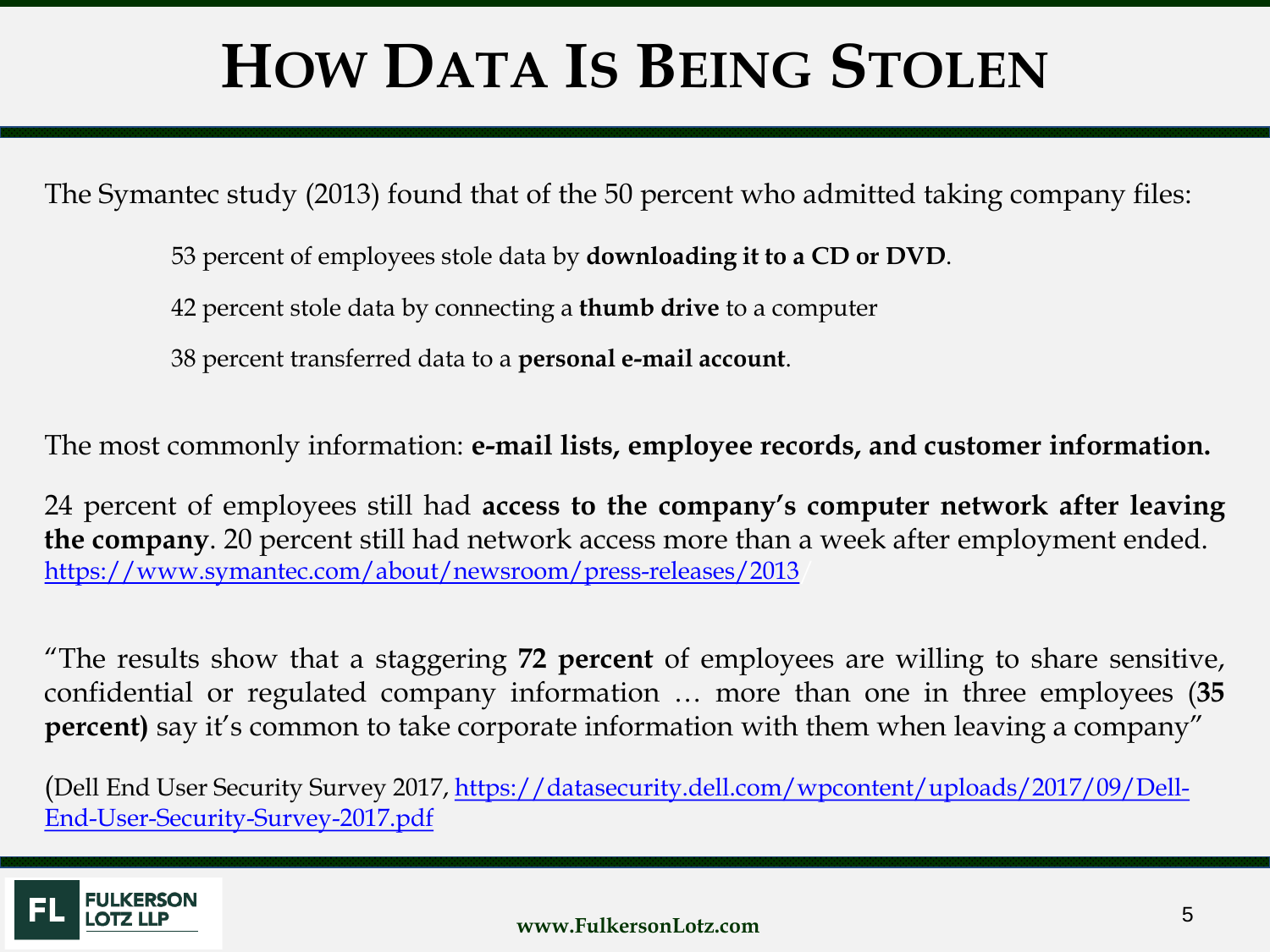#### **LITIGATION TRENDS**

In 2017, U.S. trade secret case filings saw an increase up to 1,134 cases filed.

Through the first half of 2018, 581 trade secret cases have been filed, putting this year on pace to slightly exceed the number of trade secret cases in 2017.

(Lex Machina Trade Secret Litigation Report 2018)



(Ellmore, Willamette Forensic Analysis Insights, Spring 2016)

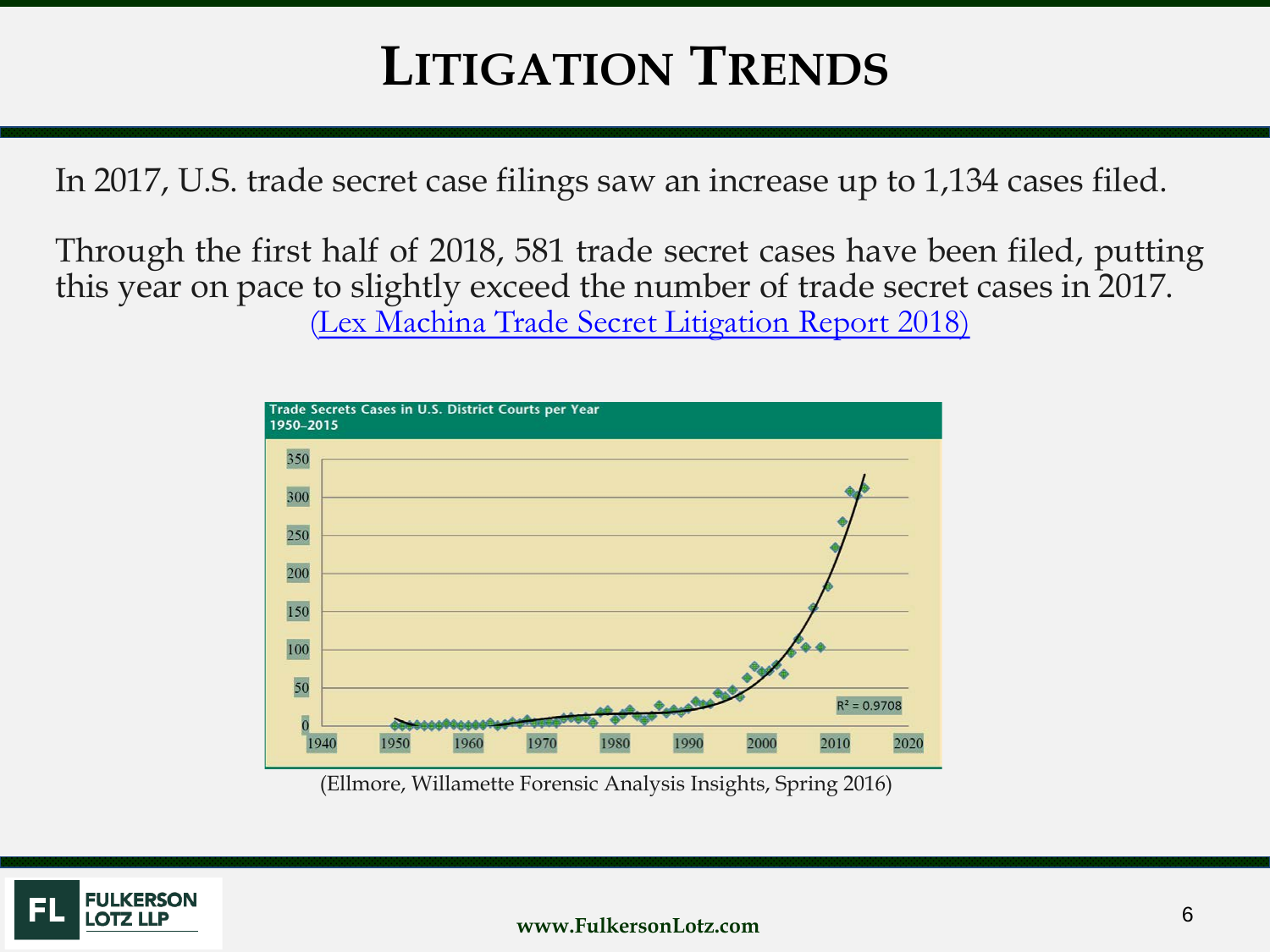## **CHOICE OF LAW**

#### Texas Law:

- Texas Uniform Trade Secrets Act (TUTSA)
- Texas Harmful Access by Computer (THACA)

#### Federal Law:

- Defend Trade Secrets Act (DTSA)
- Computer Fraud and Abuse Act (CFAA)

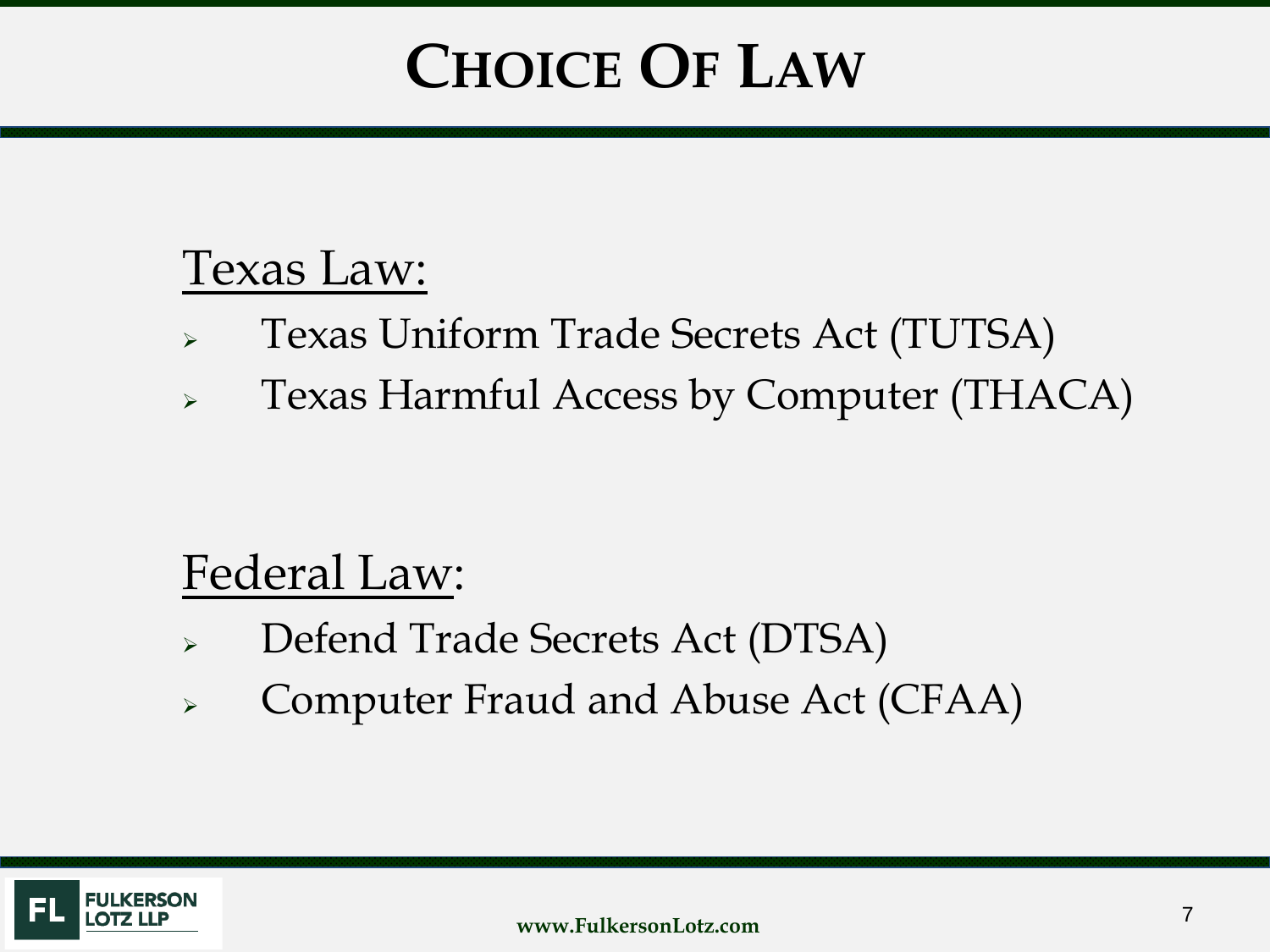### **TEXAS UNIFORM TRADE SECRETS ACT** CPRC 134A

(6) "Trade secret" means all forms and types of information, including business, scientific, technical, economic, or engineering information, and any formula, design, prototype, pattern, plan, compilation, program device, program, code, device, method, technique, process, procedure, financial data, or list of actual or potential customers or suppliers, whether tangible or intangible and whether or how stored, compiled, or memorialized physically, electronically, graphically, photographically, or in writing if:

(A) the owner of the trade secret has taken reasonable measures under the circumstances to keep the information secret; and

(B) the information derives independent economic value, actual or potential, from not being generally known to, and not being readily ascertainable through proper means by, another person who can obtain economic value from the disclosure or use of the information.

(3) "Misappropriation" means:

(A) acquisition of a trade secret of another by a person who knows or has reason to know that the trade secret was acquired by improper means; or

(B) disclosure or use of a trade secret of another without express or implied consent by a person who:

- (i) used improper means to acquire knowledge of the trade secret;
- (ii) at the time of disclosure or use, knew or had reason to know that the person's knowledge of the trade secret was:
	- (a) derived from or through a person who used improper means to acquire the trade secret;
	- (b) acquired under circumstances giving rise to a duty to maintain the secrecy of or limit the use of the trade secret; or

(c) derived from or through a person who owed a duty to the person seeking relief to maintain the secrecy of or limit the use of the trade secret; or

(iii) before a material change of the position of the person, knew or had reason to know that the trade secret was a trade secret and that knowledge of the trade secret had been acquired by accident or mistake.



#### **www.FulkersonLotz.com** <sup>8</sup>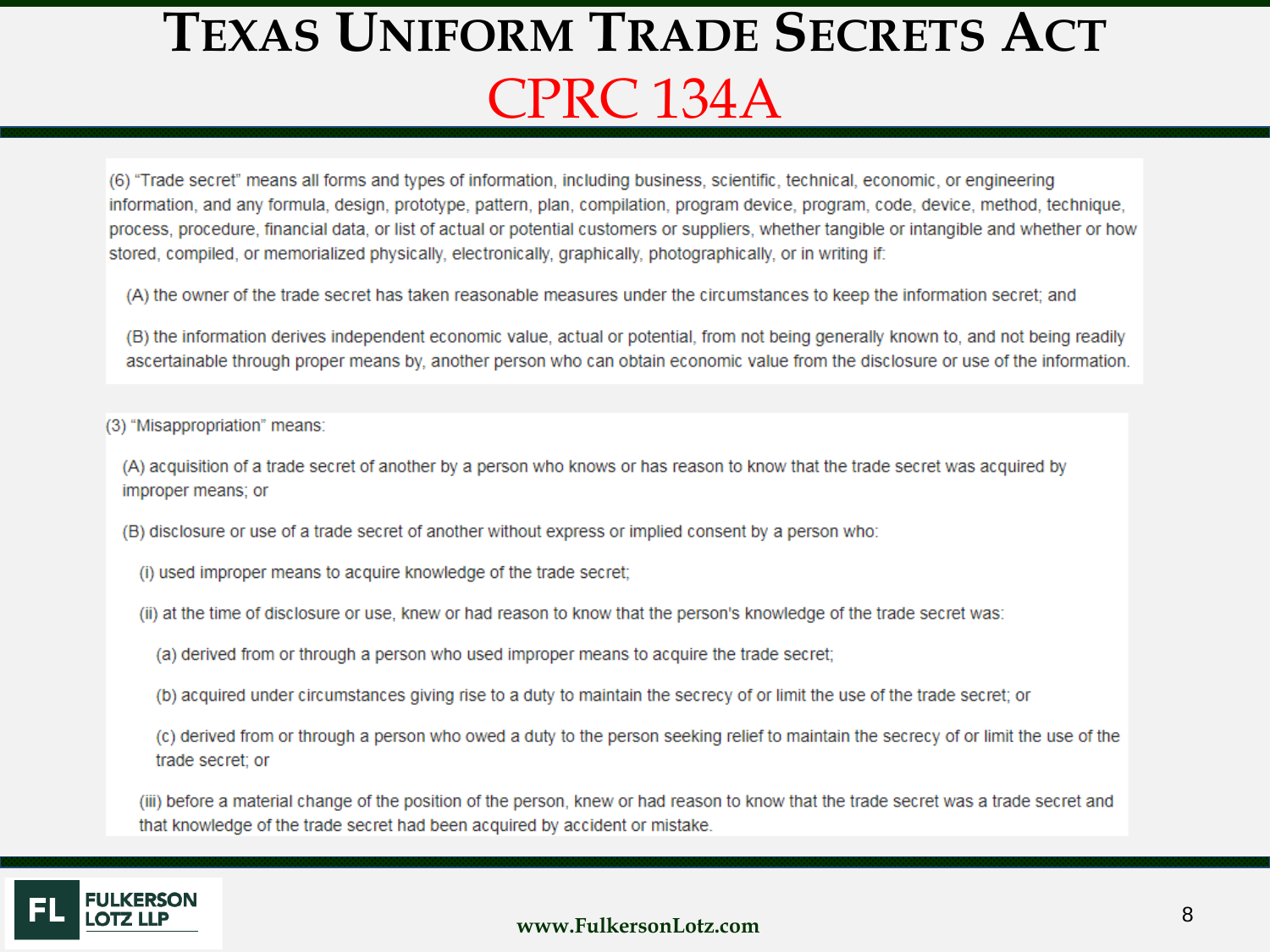**"**A person commits an offense if the person **knowingly accesses a computer, computer network, or computer system without the effective consent of the owner**." Tex. Penal Code § 33.02(a).

"A person who is injured or whose property has been injured as a result of a violation under Chapter 33, Penal Code, has a **civil cause of action if** the conduct constituting the violation was committed **knowingly or intentionally**." CPRC § 143.001(a).

*Miller v. Talley Dunn Gallery, LLC***[, 05–15–00444–CV, 2016 WL 836775, at \\*12 \(Tex.App.–Dallas Mar. 3, 2016, no pet. h.\)](https://1.next.westlaw.com/Link/Document/FullText?findType=Y&serNum=2038403263&pubNum=0000999&originatingDoc=I1a6b9cf0650911e6b63ccfe393a33906&refType=RP&originationContext=document&transitionType=DocumentItem&contextData=(sc.Search))**

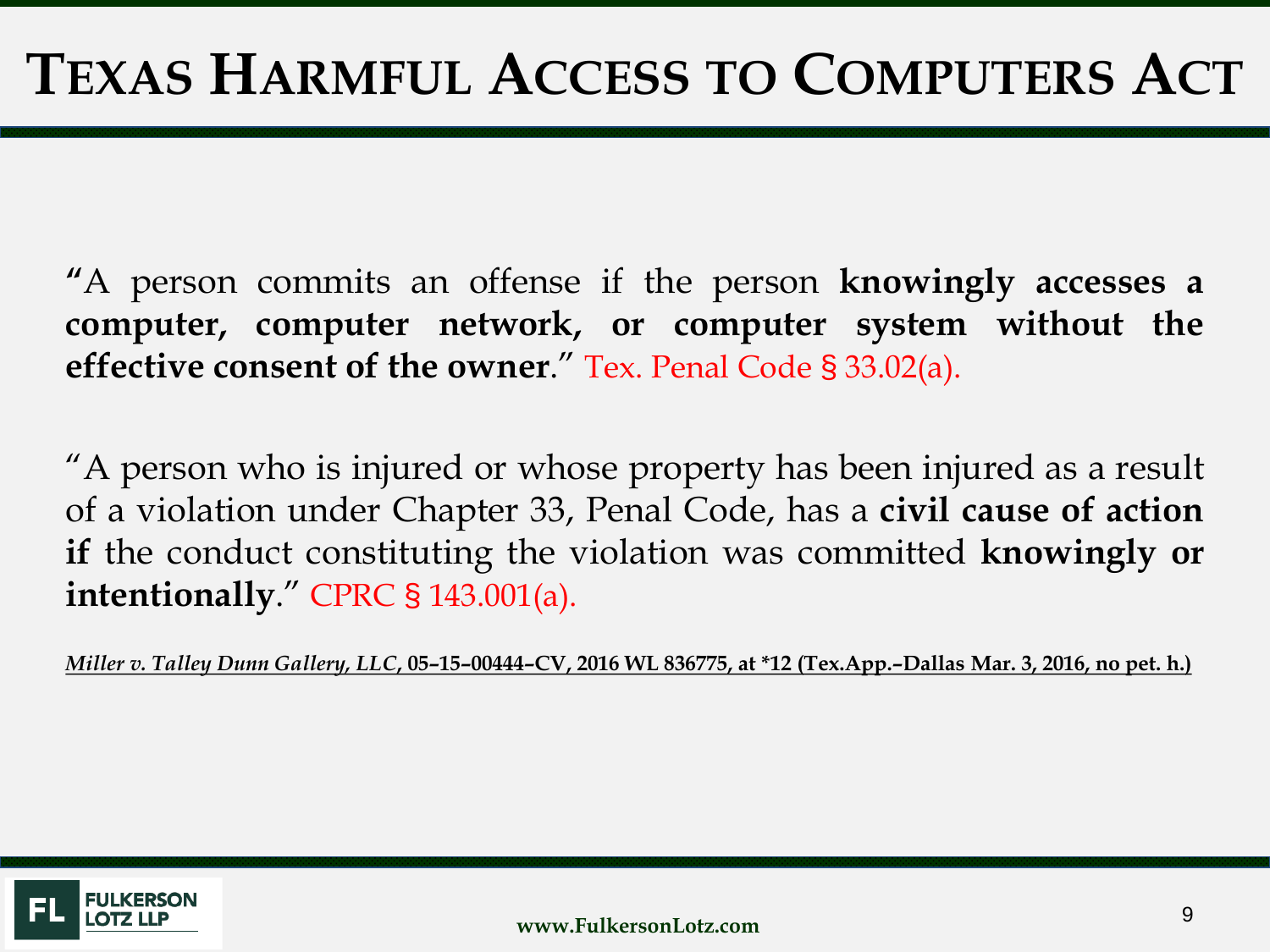## **FEDERAL DEFEND TRADE SECRETS ACT**

"An owner of a trade secret that is misappropriated may bring a civil action ... if the trade secret is related to a product or service used in, or intended for use in, interstate or foreign commerce." 18 U.S.C. § 1836(b)(1)

(3) REMEDIES.-In a civil action brought under this subsection with respect to the misappropriation of a trade secret, a court may-

(A) grant an injunction-

(i) to prevent any actual or threatened misappropriation described in paragraph (1) on such terms as the court deems reasonable, provided the order does not-

(I) prevent a person from entering into an employment relationship, and that conditions placed on such employment shall be based on evidence of threatened misappropriation and not merely on the information the person knows; or

(II) otherwise conflict with an applicable State law prohibiting restraints on the practice of a lawful profession, trade, or business;

(ii) if determined appropriate by the court, requiring affirmative actions to be taken to protect the trade secret; and

(iii) in exceptional circumstances that render an injunction inequitable, that conditions future use of the trade secret upon payment of a reasonable royalty for no longer than the period of time for which such use could have been prohibited;

 $(B)$  award-

 $(i)$ 

(I) damages for actual loss caused by the misappropriation of the trade secret; and

(II) damages for any unjust enrichment caused by the misappropriation of the trade secret that is not addressed in computing damages for actual loss; or

(ii) in lieu of damages measured by any other methods, the damages caused by the misappropriation measured by imposition of liability for a reasonable royalty for the misappropriator's unauthorized disclosure or use of the trade secret:



#### **www.FulkersonLotz.com**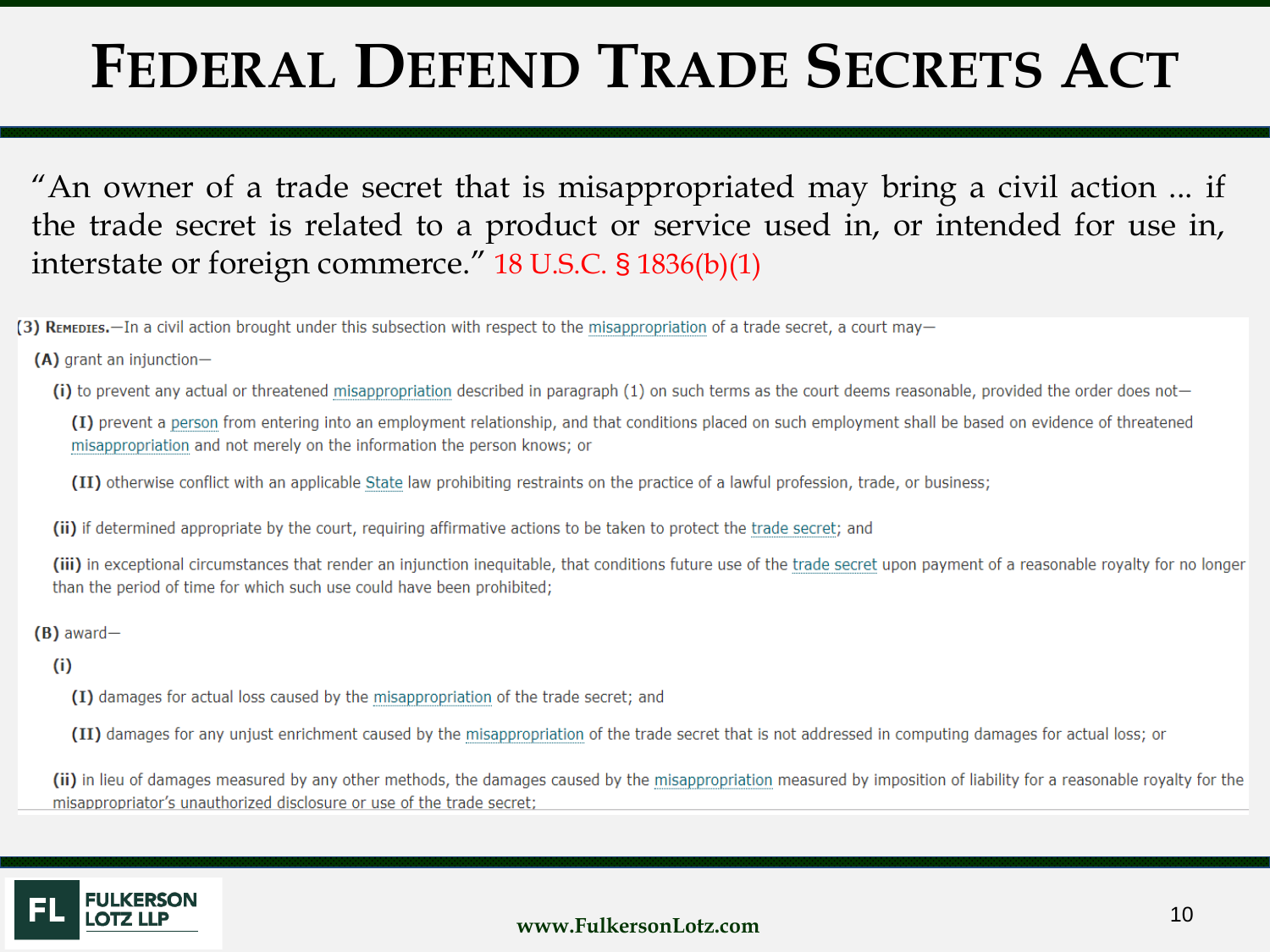#### **COMPUTER FRAUD AND ABUSE ACT**

#### (a) Whoever—

- (2) intentionally accesses a computer without authorization or exceeds authorized access, and thereby … (C) obtains information from any protected computer
- (4) knowingly and with intent to defraud, accesses a protected computer without authorization, or exceeds authorized access, and by means of such conduct furthers the intended fraud and obtains anything of value…. 18 U.S.C. § 1030(a)(2)-(4)

"Any person who suffers damage or loss by reason of a violation of this section may maintain a civil action against the violator to obtain compensatory damages and injunctive relief or other equitable relief… 18 U.S.C. § 1030(g)

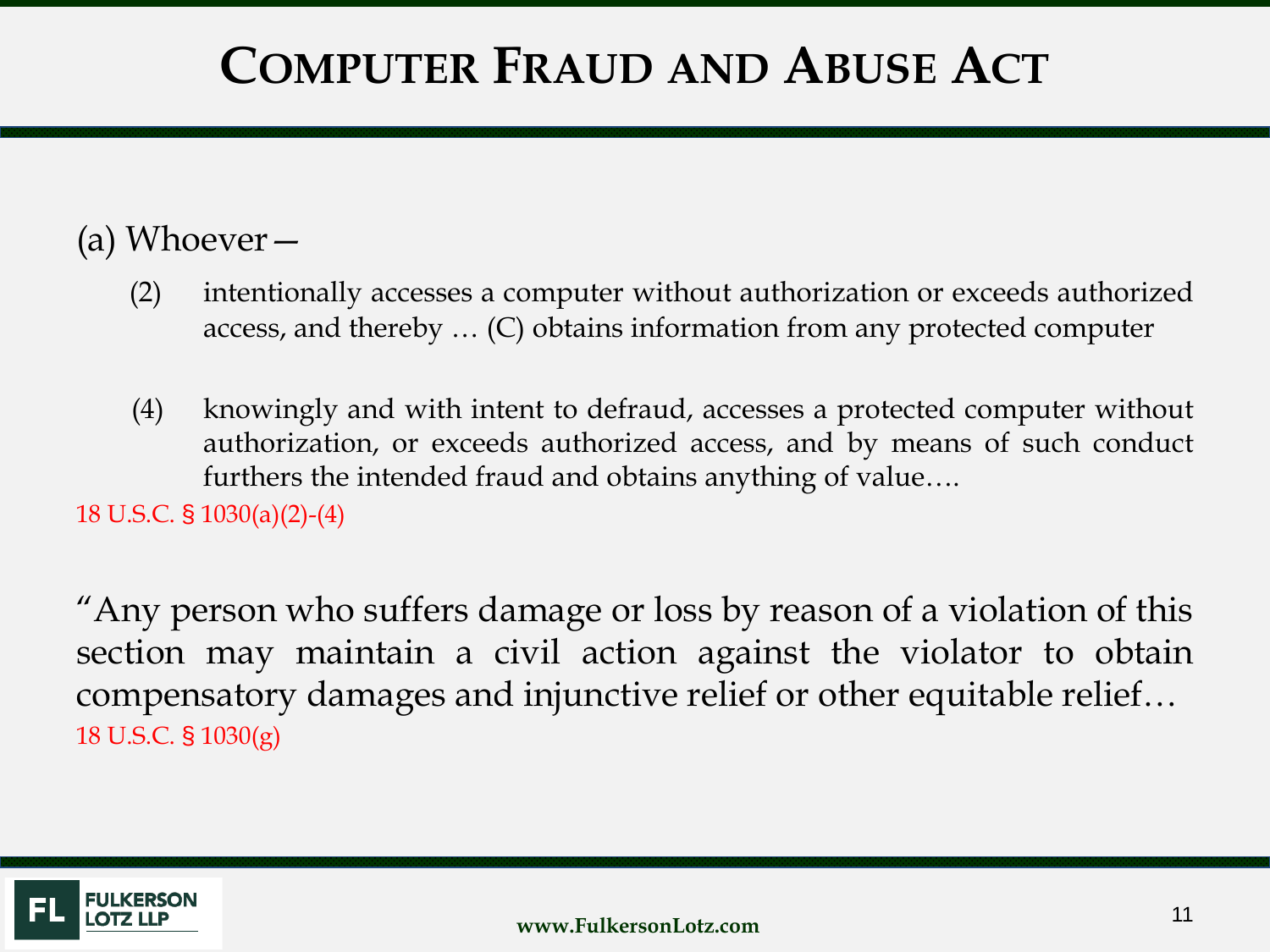## **LITIGATION TRENDS - RESULTS**



**Median damage award nationwide: \$2.2 million**

#### **"In Texas, the most frequent trier of cases, the average damage award is less than half the size of the overall national average."**

Stout Advisory, Trends in Trade Secret Litigation Report 2017

(Review of 248 federal trade secret cases, 1990-2015)

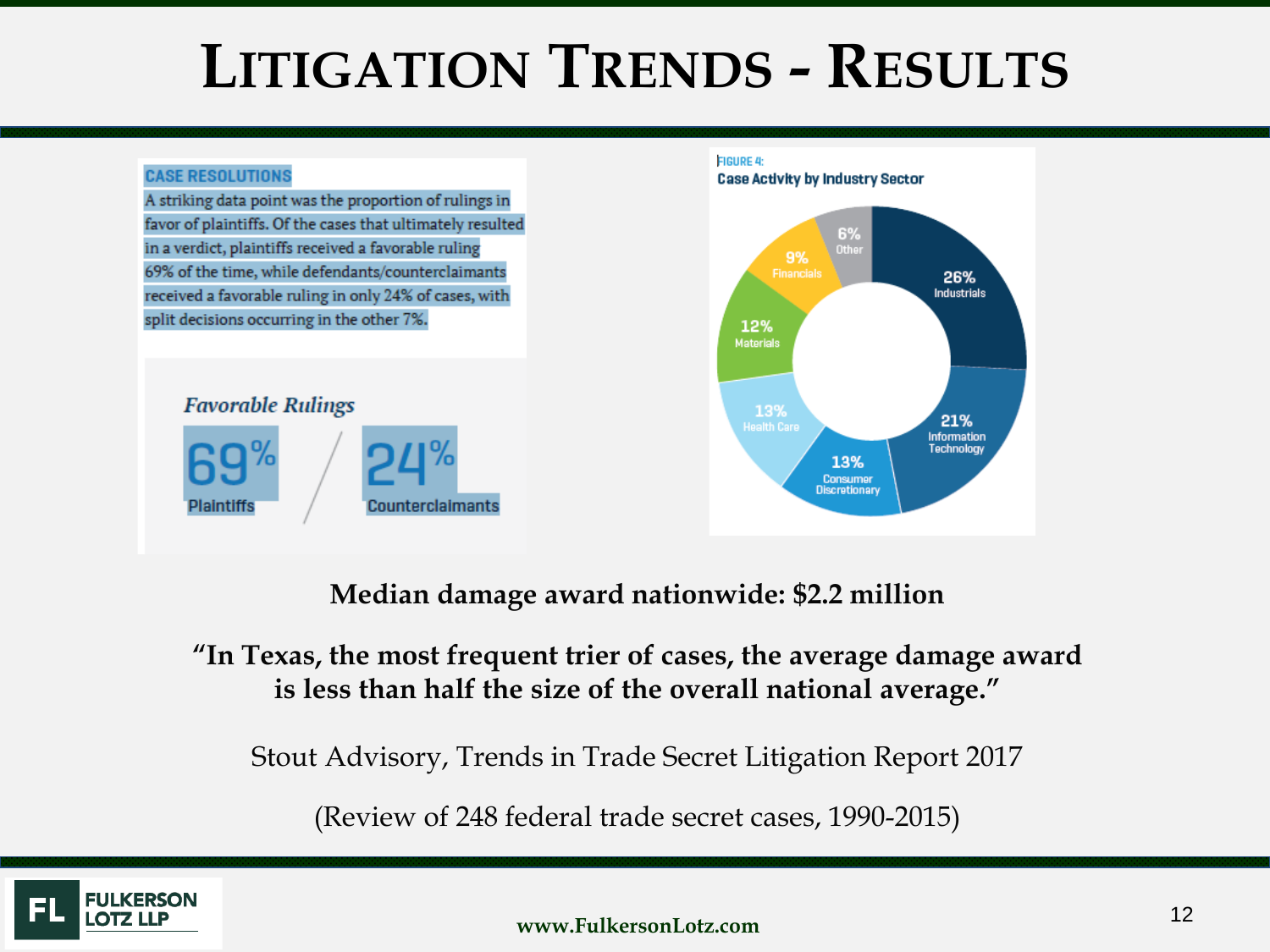# **BEST PRACTICES FOR EMPLOYERS**

- $\triangleright$  Written confidentiality and nondisclosure agreements in place.
- $\triangleright$  Internal audits to make sure agreement signed by employees, consultants, and key suppliers.
- $\triangleright$  Employee handbook addressing confidentiality, computer access, and return of company files.
- > Mark documents confidential.
- Password protect, and encrypt computers and devices.
- $\triangleright$  Limit USB and cloud accounts to legitimate business purposes.
- $\triangleright$  Exit interviews and checklist.
- $\triangleright$  Severance agreement with clawback in case of breach.
- $\triangleright$  Forensic imaging of devices.
- Reminder letter for postemployment obligations.
- $\triangleright$  Cease and desist letter if trade secret theft is suspected.

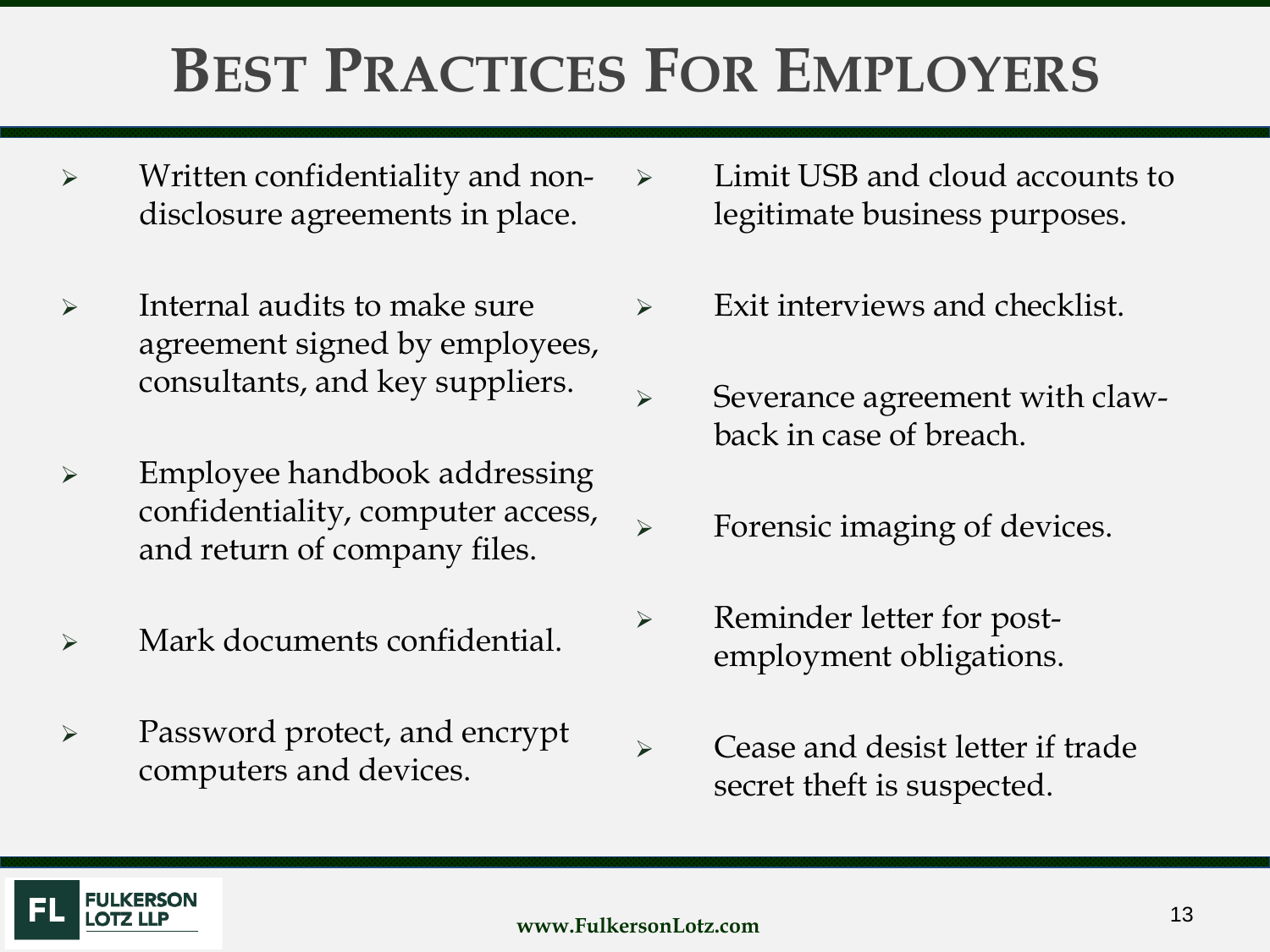# **BEST PRACTICES FOR EMPLOYEES**

- Don't sign generic NDAs.
- $\triangleright$  Return physical files.
- $\triangleright$  New job, new computer.
- Don't carry away design drawings or customer lists.
- Avoid mass downloading or copying of files to USB drive.
- $\triangleright$  Company files company email.
- $\triangleright$  Get legal advice when asked to sign a severance agreement.
- $\triangleright$  Request copies of all agreements from HR.
- Avoid social media posts that attract undue attention.
- Document general knowledge, skill, experience and contacts.
- $\triangleright$  Know your rights under the Texas Citizens Participation Act (TCPA).

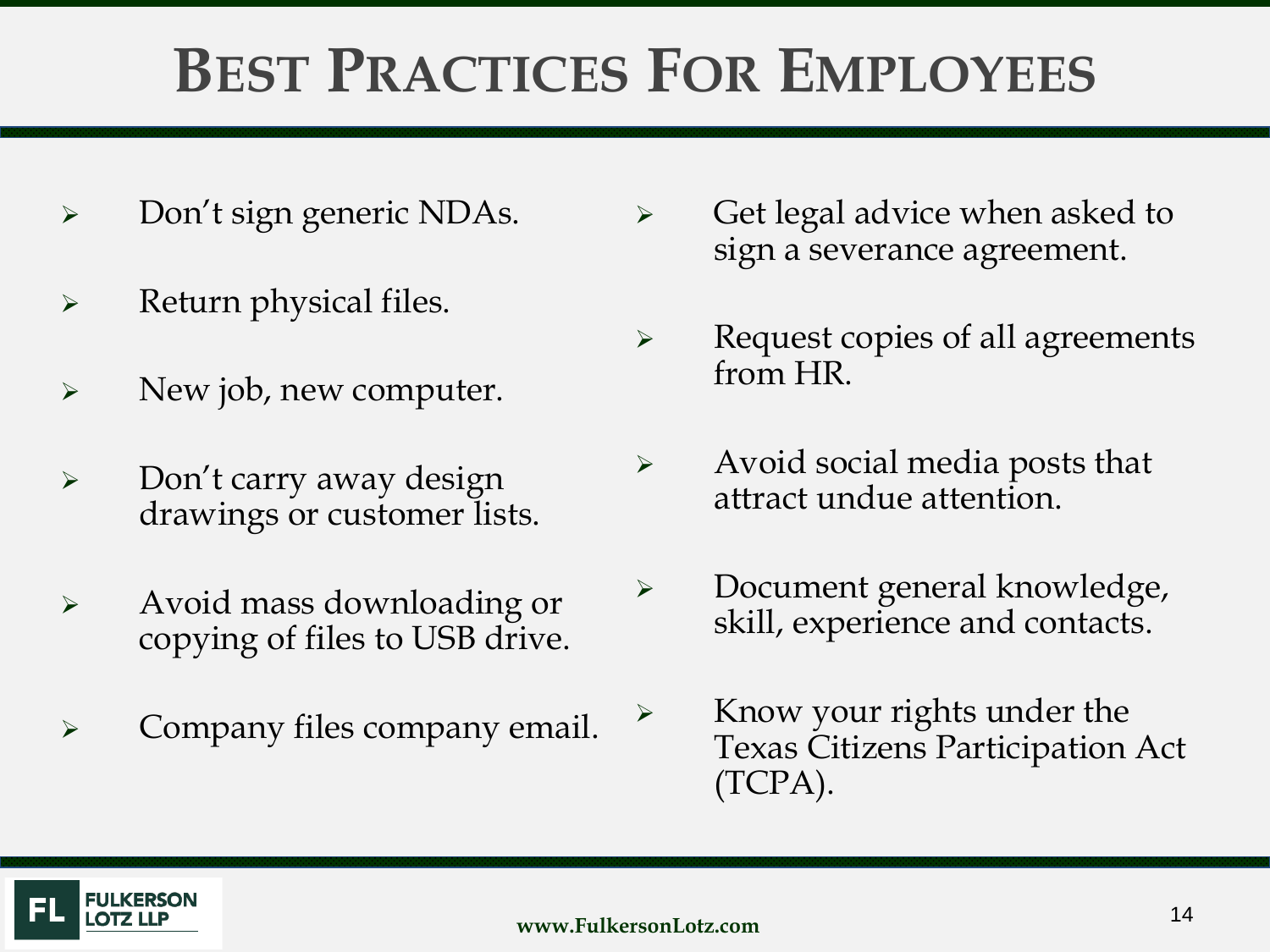#### **COMMON PITFALLS WITH CONFIDENTIALITY AGREEMENTS**

- $\triangleright$  Not having a signed confidentiality agreement.
- Waiting until employment ends to address confidentiality.
- $\triangleright$  Not having a written agreement with all key personnel (employees, independent contractors, suppliers, vendors).
- $\triangleright$  Mutual NDA that does not explain what is confidential.
- $\triangleright$  Agreement that does not require return of company files.

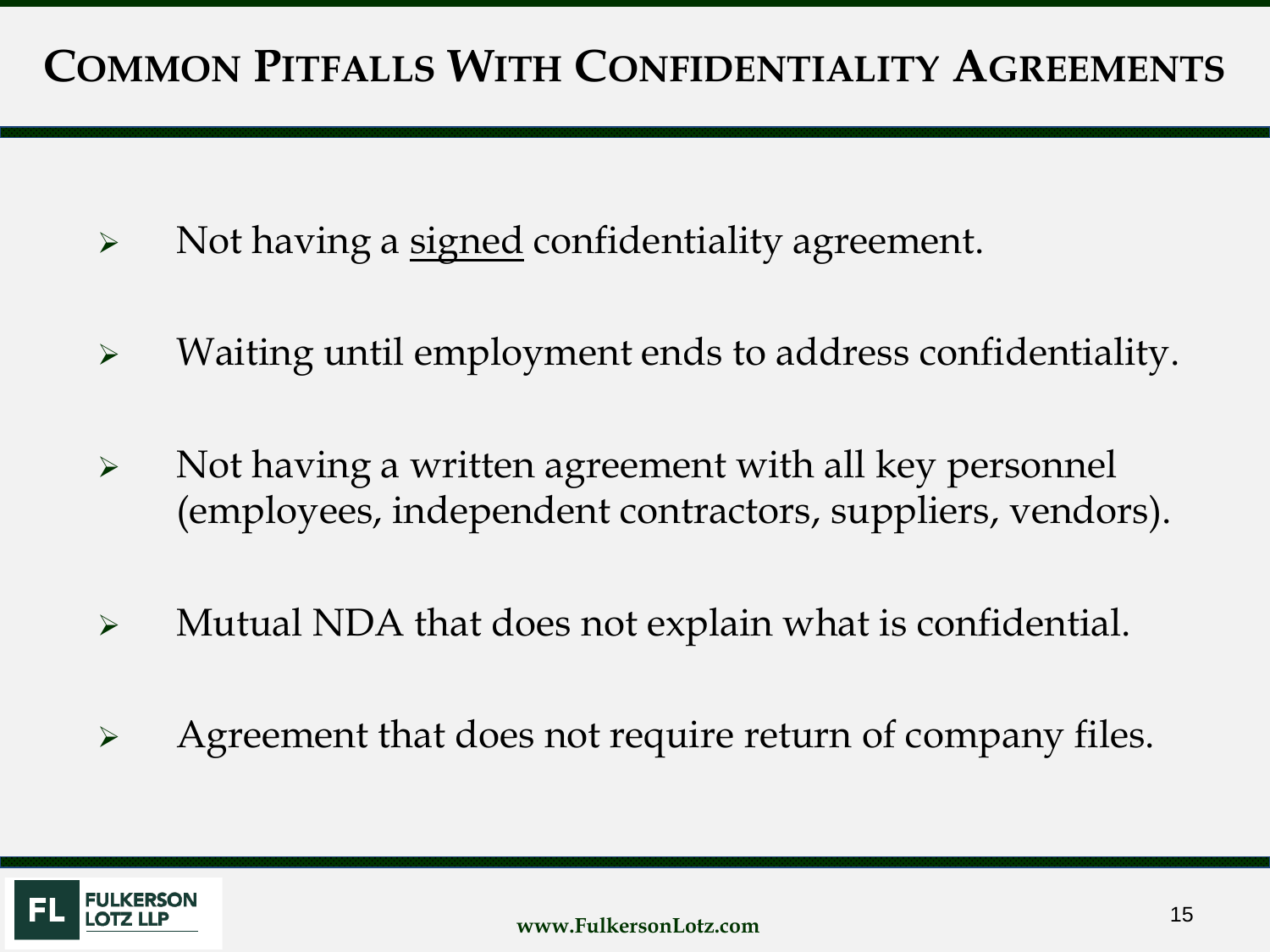## **COMPUTER ACCESS POLICIES**

- For a CFAA claim "exceeds authorization" is a key battleground. For a THACA claim, "effective consent" is a key battleground.
- Does your company have a written policy restricting:
	- Use of personal email accounts.
	- Forwarding company emails to personal email accounts
	- Downloading files to USB/external hard drive.
	- Cloud-based file sharing sites (Dropbox/Google Docs, etc.)
- What limits does your company place on copying files, keeping files and returning files at or near the end of employment?

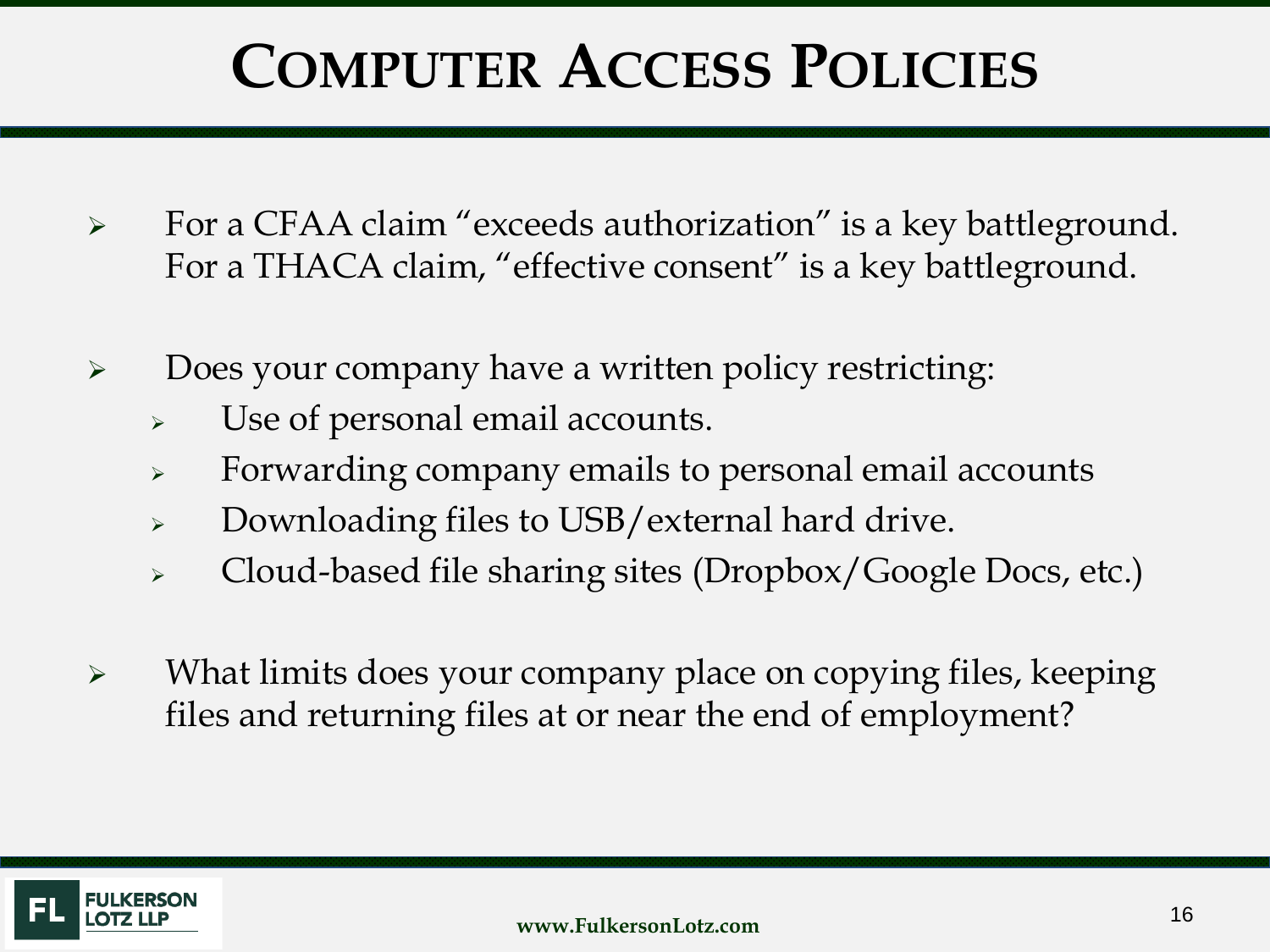# **MARKING DOCUMENTS CONFIDENTIAL**

- Mark key documents "Confidential" (Paper or PDF)
- $\triangleright$  Virtual data rooms with audit logs (Firmex, ShareFile, Share Vault, etc.)
- Two-factor authentication





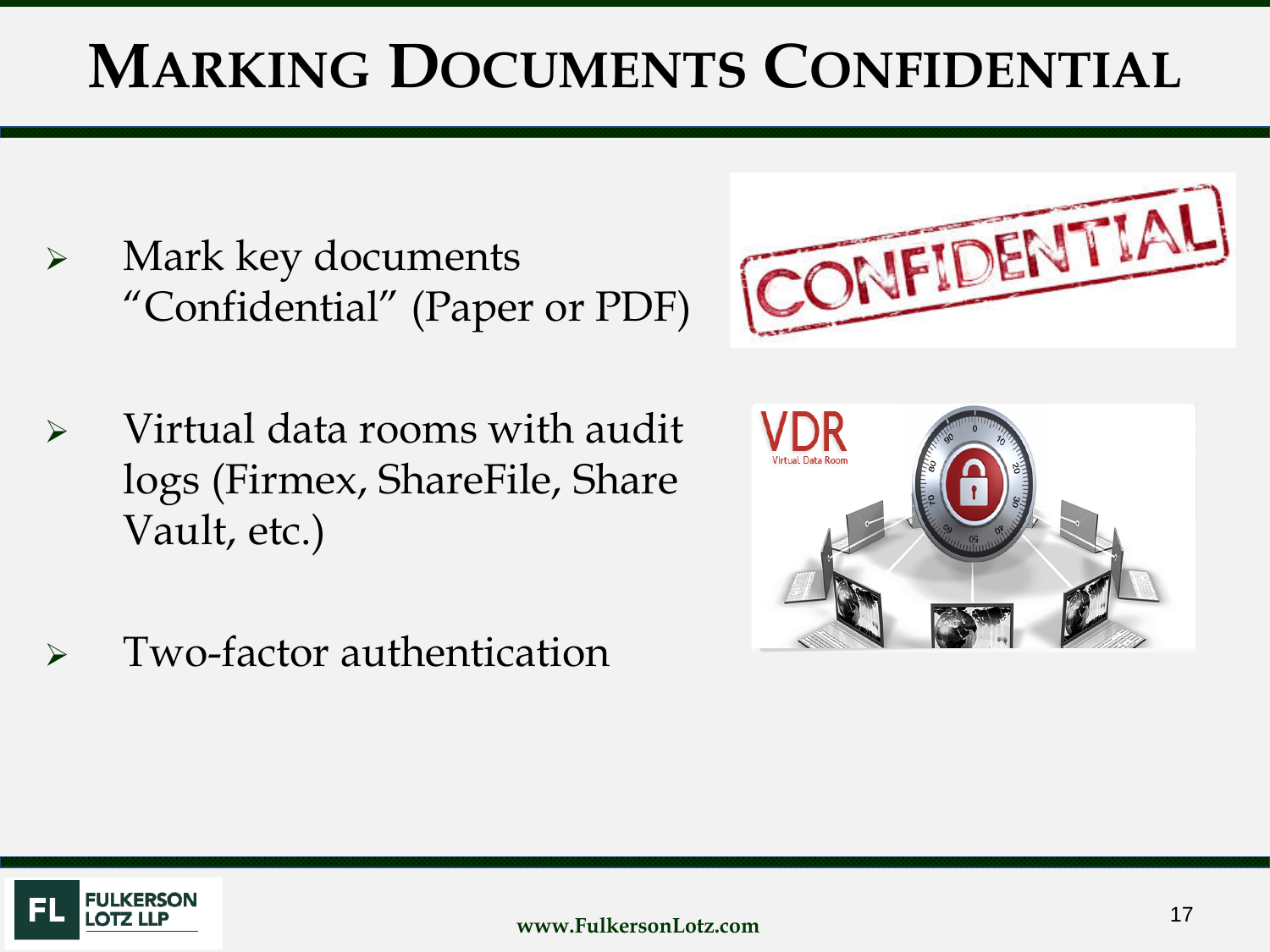## **EXIT INTERVIEW**

- Who are you going to work for?
- Have you already accepted a job offer?
- What will you be doing?
- > Have you returned all company devices?
- Have you returned all company files?
- Are you taking any information with you?

[https://www.shrm.org/resourcesandtools/legal-and-compliance/employment-law/](https://www.shrm.org/resourcesandtools/legal-and-compliance/employment-law/pages/when-employees-leave-make-sure-trade-secrets-are-protected.aspx) [pages/when-employees-leave-make-sure-trade-secrets-are-protected.aspx](https://www.shrm.org/resourcesandtools/legal-and-compliance/employment-law/pages/when-employees-leave-make-sure-trade-secrets-are-protected.aspx)

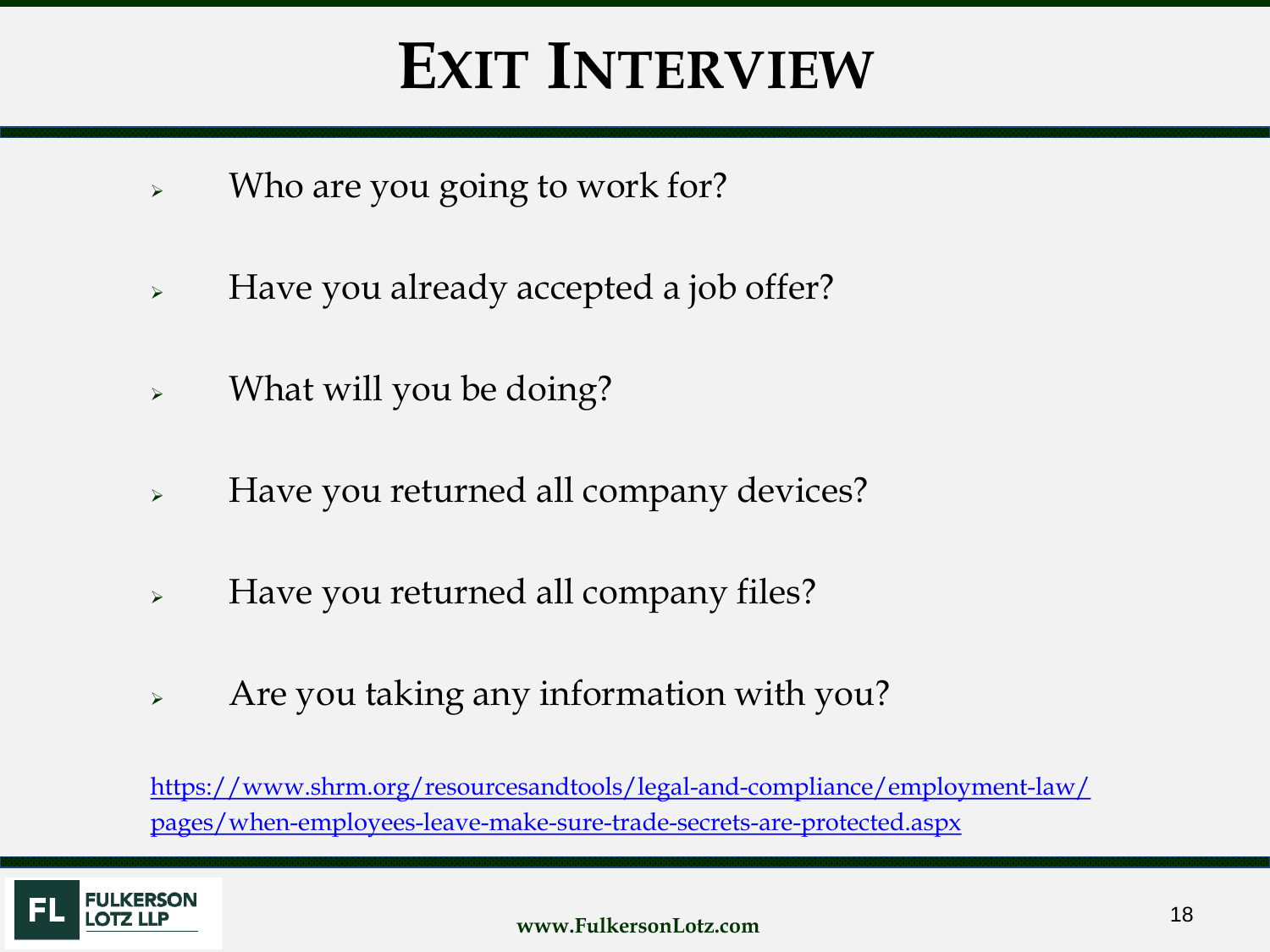#### **SEVERANCE AGREEMENTS AND CLAW BACK**

- Claw-back provisions create accountability and financial consequences for violating post-employment restrictions.
- Texas Supreme Court has upheld provisions clawing back outstanding unvested stock options for detrimental activities*. See Exxon Mobil Corp. v. Drennan*, 452 S.W.3d 319 (Tex. 2014) ("forfeiture clauses in non-contributory profit-sharing plans, like the detrimental activity provisions … clearly are not covenants not to compete).
- However, some courts have found that taking back pay already awarded as a penalty for quitting is an unlawful restraint of trade. *Rieves v. Buc-ee's Ltd*. 532 S.W.3d 845 (Tex. App.—Houston [14th Dist.] 2017, no pet.).

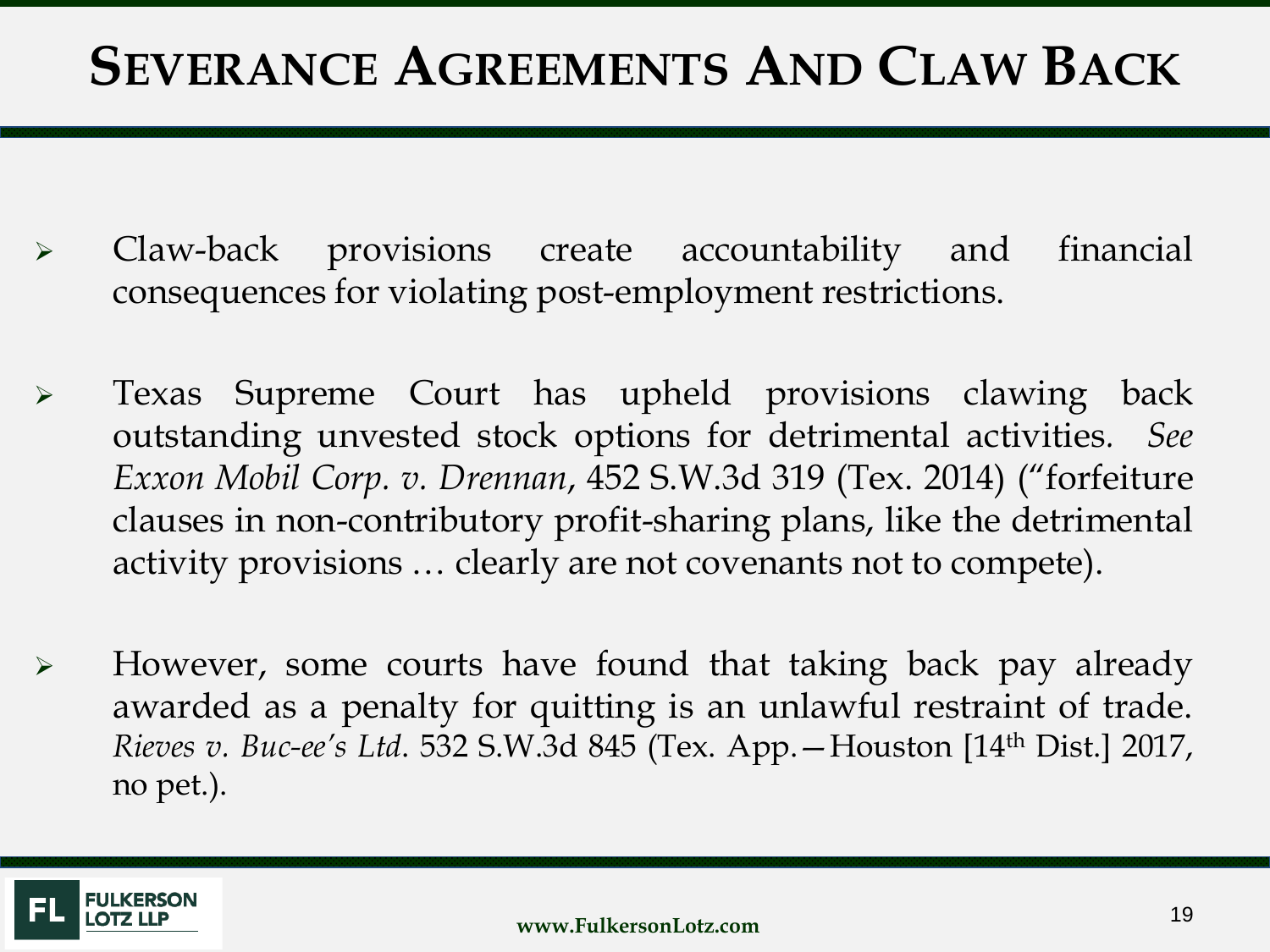#### **GENERALLY KNOWN OR GENERALLY STOLEN?**

- Trade secret disputes often turn on whether information is "generally known" or whether specific files, lists, or databases were taken.
- Under TUTSA, an employee cannot be enjoined from using "general knowledge, skill, experience."
- "Actual or threatened misappropriation may be enjoined if the order does not prohibit a person from using general knowledge, skill and experience that person acquired during employment."

Tex. Civ. Prac. & Rem. Code 134A.003.

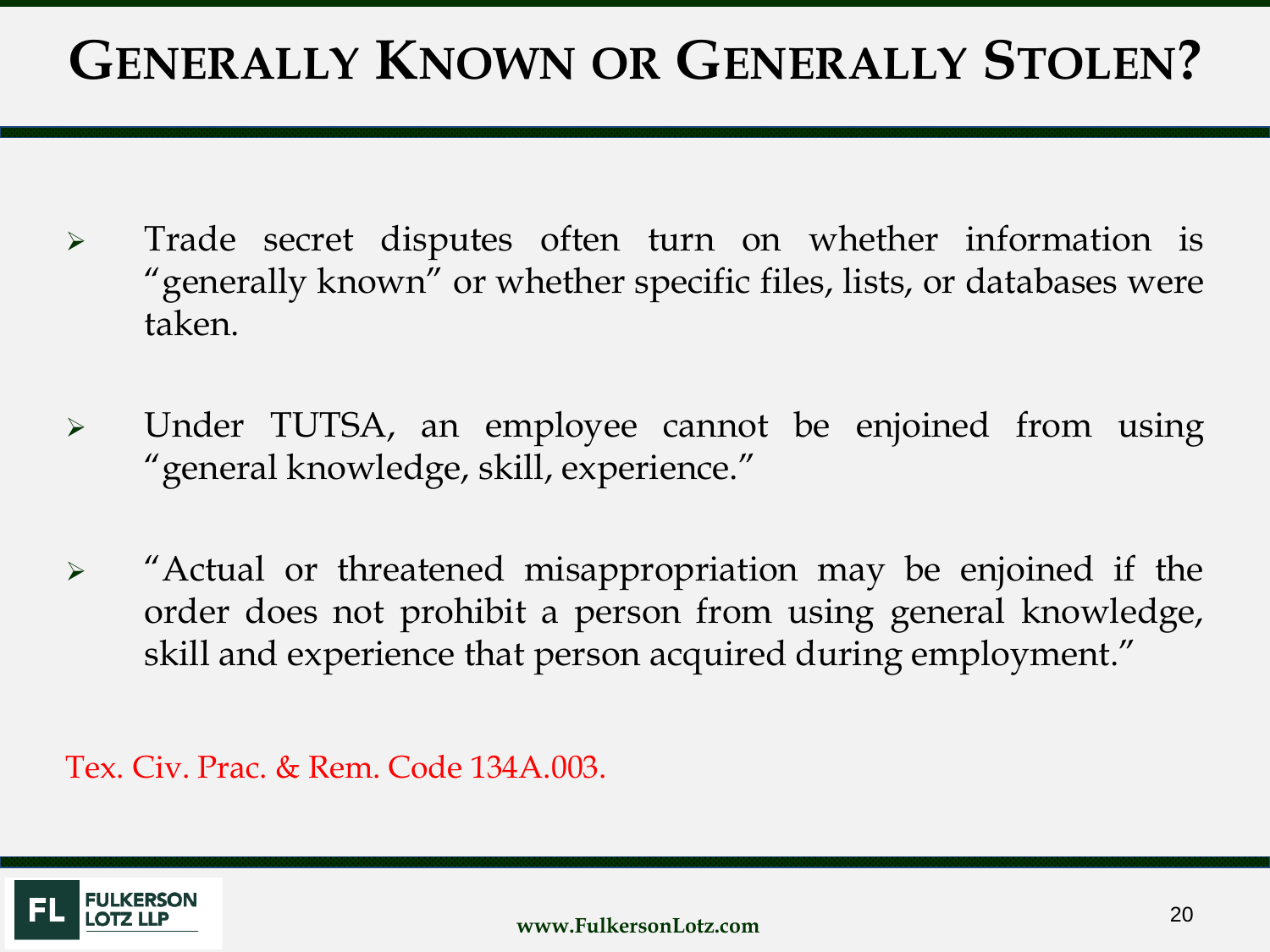## **BRAVE NEW WORLD OF TCPA**

- The Texas Citizens Participation Act is a departing employee's friend. Tex. Civ. Prac. & Rem. Code 27.001.
- The TCPA can be used as a defense to trade secret claims. *Elite AutoBody v. Autocraft Bodywerks,* 520 S.W.3d 191 (Tex. App.— Austin 2017, pet. dism'd by agr.) ("the Texas Citizens Participation Act (TCPA) … can potentially be invoked successfully to defend against claims seeking to remedy alleged misappropriation or misuse of a business's trade secrets or confidential information.").

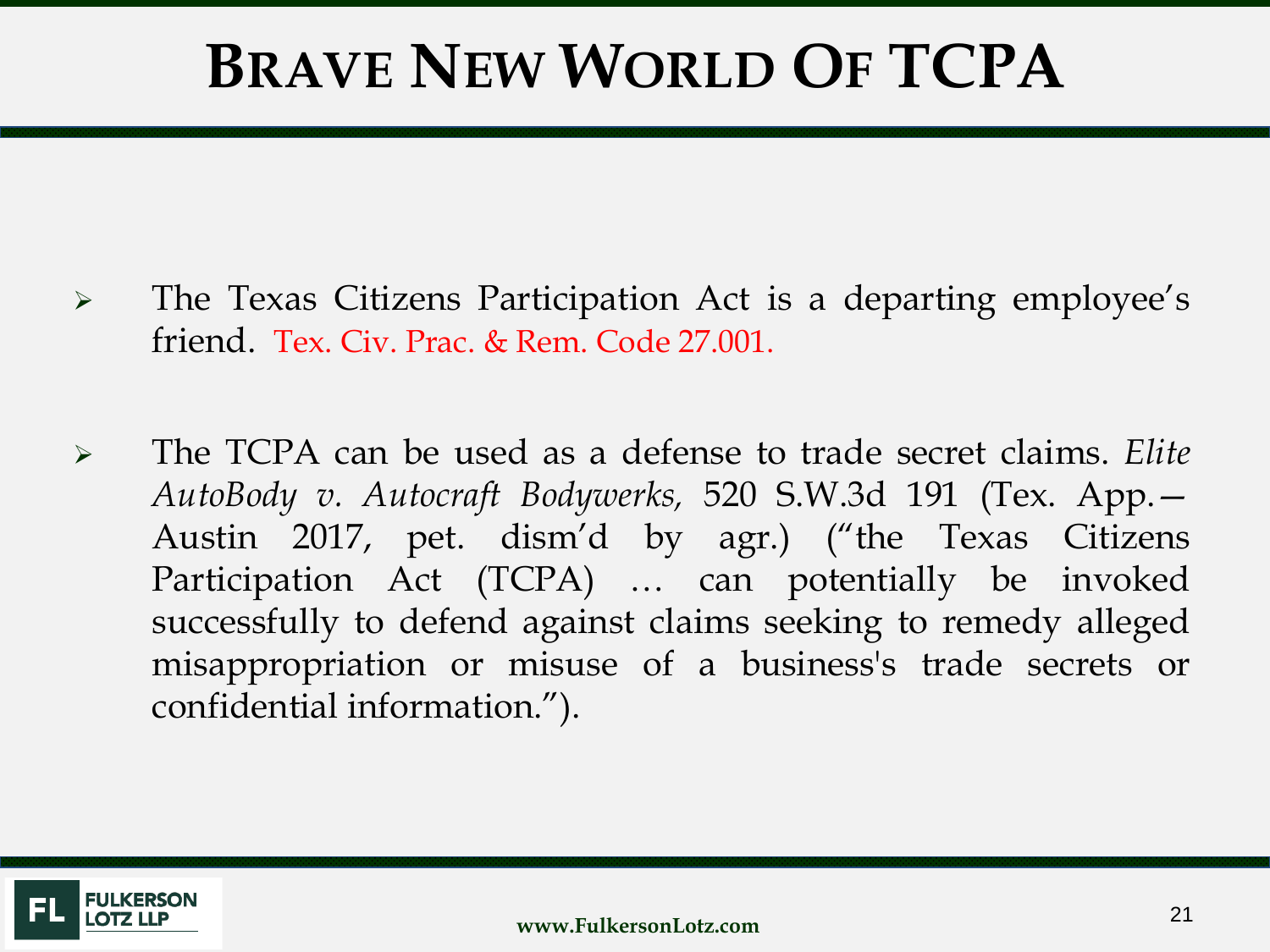#### **DISCLAIMERS**

This Presentation is not intended to serve as legal advice.

The facts of each case vary. You should consult a lawyer regarding the specific facts of your case.

This Presentation does not create an attorney-client relationship or form the basis of any contract for legal services.